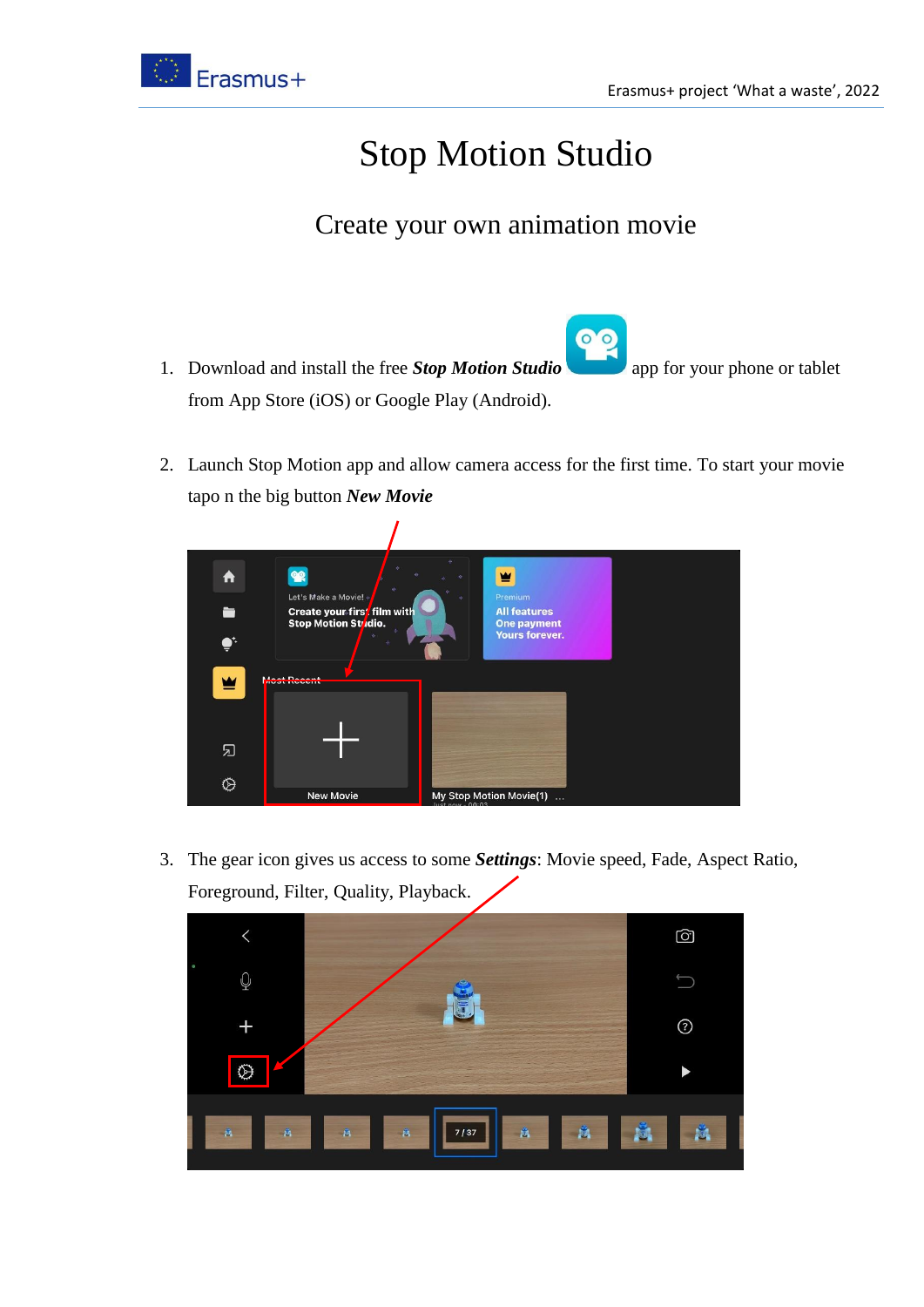

4. If there is a need, change movie Setting. For example, if you set 12 frames/sec. speed, it means you need to take 12 pictures to have 1 sec. movie.



5. Tapo n + button to add audio or sound effects and in paid version: titles and credits, audio ,clip and file.



6. Tap on *Camera* icon to start taking photos for your movie.